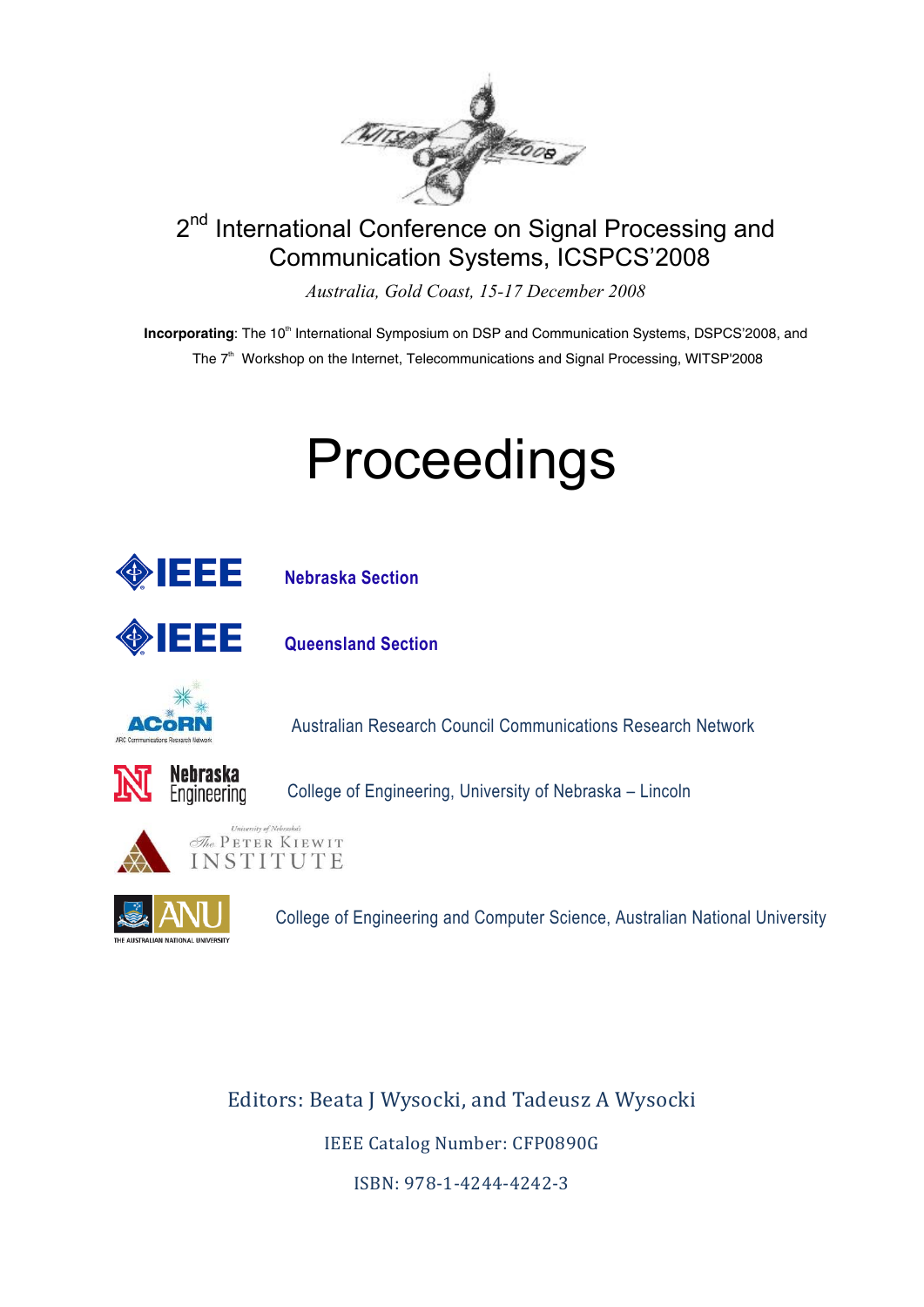#### **2008 2nd International Conference on Signal Processing and Communication Systems**

**Copyright** © 2008 IEEE. Personal use of this material is permitted. However, permission to reprint/republish this material for advertising or promotional purposes or for creating new collective works for resale or redistribution to servers or lists, or to reuse any copyrighted component of this work in other works must be obtained from the IEEE.

#### **Copyright and Reprint Permission**

Abstracting is permitted with credit to the source. Libraries are permitted to photocopy beyond the limit of U.S. copyright law, for private use of patrons, those articles in this volume that carry a code at the bottom of the first page, provided that the per-copy fee indicated in the code is paid through the Copyright Clearance Center, 222 Rosewood Drive, MA 01923.

Other copying, reprint, or reproduction requests should be addressed to IEEE Copyrights Mnager, IEEE Service Center, 445 Hoes Lane, P.O. Box 1331, Piscataway, NJ 08855-1331.

IEEE Catalog Number: CFP0890G ISBN: 978-1-4244-4242-3

Additional Copies of this publication are available from IEEE Operations Center 445 Hoes Lane Piscataway, NJ 08854-4150 USA +1 800 678 IEEE (+1 800 678 4333) +1 732 981 1393 +1 732 981 9667 (FAX) email: customer.services@ieee.org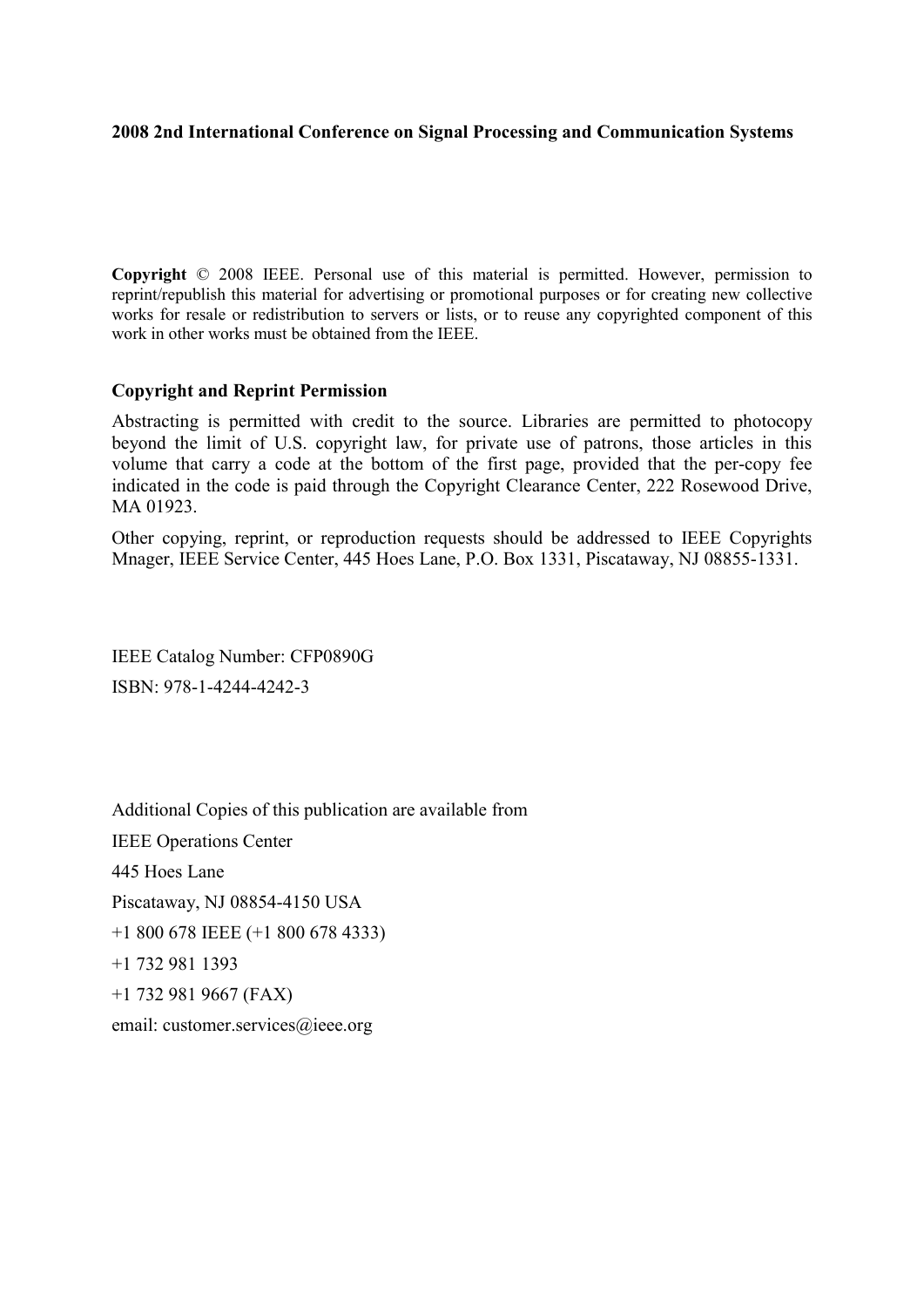# List of Reviewers

- Mehran Abolhasan (University of Wollongong)
- Ron Addie (University of Southern Queensland)
- Iftekhar Ahmad (Edith Cowan University)
- Nusrat Ahmed Surobhi (Victoria University)
- Monis Akhlaq (University of Bardford)
- Jabran Akhtar (Norwegian Defence Research Establishment (FFI))
- Fahim Akhter (Zayed University)
- Mohammed Alamgir (Victoria University)
- Eyhab Al-Masri (University of Guelph)
- Mokhled AlTarawneh (University of Newcastle)
- Oliver Amft (ETH Zurich)
- Khoirul Anwar (Japan Advanced Institute of Science and Technology (JAIST))
- Jean Armstrong (Monash University)
- Asmar Azar Khan (Lahore University of Management sciences Lahore Pakistan)
- Fan Bai (University of Sydney)
- Sunil Baichoo (University of Mauritius)
- Yasser Baleghi (Iran University of Science & Technology)
- Changchun Bao (Beijing University of Technology)
- Francesco Benedetto (University of Roma Tre - Dept. of Applied Electronics)
- Fiona Berryman (University of Wolverhampton)
- Peter Blockley (Macquarie University)
- David Bong (Universiti Malaysia Sarawak)
- Gerard Borg (The Australian National University)
- Alexander Born (University of Rostock)
- Andrzej Borys (University of Technology and Life Sciences)
- Ian Burnett (RMIT University)
- Tufik Buzid (University of Erlangen-Nuremberg)
- Mark C. Reed (National ICT Australia)
- Jinhai Cai (Queensland University of technology)
- Adrian Caldow (DSTO)
- Beizhong Chen (Rutgets University)
- Ying Chen (ANU)
- Eva Cheng (University of Wollongong)
- Girija Chetty (University of Canberra)
- Kwan-Wu Chin (University of Wollongong)
- Mahsa Chitsaz (University of Malaya)
- Pei-Ling Chiu (Ming Chuan University)
- Tan Chong Eng (Universiti Malaysia Sarawak)
- Tian Chunchang (Beijing University of Posts and Telecommunications)
- Le Chung Tran (University of Luebeck)
- Phillip Conder (Victoria University)
- Alexandru Condurache (University of Luebeck)
- Antonio Correas (University of Zaragoza)
- Mark Cox (Queensland University of Technology)
- K D R Jagath-Kumara (University of Peradeniya)
- Markus Dangl (Industry)
- Michael Darnell (HW Communications)
- Stephen Davis (University of Wollongong)
- Zaher Dawy (American University of Beirut)
- Leandro de Haro (Madrid University of Technology)
- Jean-Luc Dekeyser (University of Lille)
- Yu Deng (University of York)
- Simon Denman (Queensland University of Technology)
- Marco Di Renzo (Telecommunications Technological Center of Catalonia (CTTC))
- Tharaka Dissanayake (Newcastle University)
- Alexey Dudkov (University of Turku)
- Ha Duong (Scalable Network Technologies)
- Salman Durrani (The Australian National University)
- Roman A. Dyba (Freescale Semiconductor, Inc.)
- Marek E Bialkowski (The University of Queensland)
- Niloofar Ebrahimi (University of Sydney)
- Hossein Ebrahimpour (The University of Kashan)
- Ulrich Engelke (Blekinge Institute of Technology)
- Julien Epps (UNSW Asia, Singapore)
- Andrew Errity (Dublin City University)
- Peter Farkas (Slovak Technical University)
- Xavier Fernando (Ryerson University)
- Huei-Wen Ferng (National Taiwan University of Science and Technology, TW)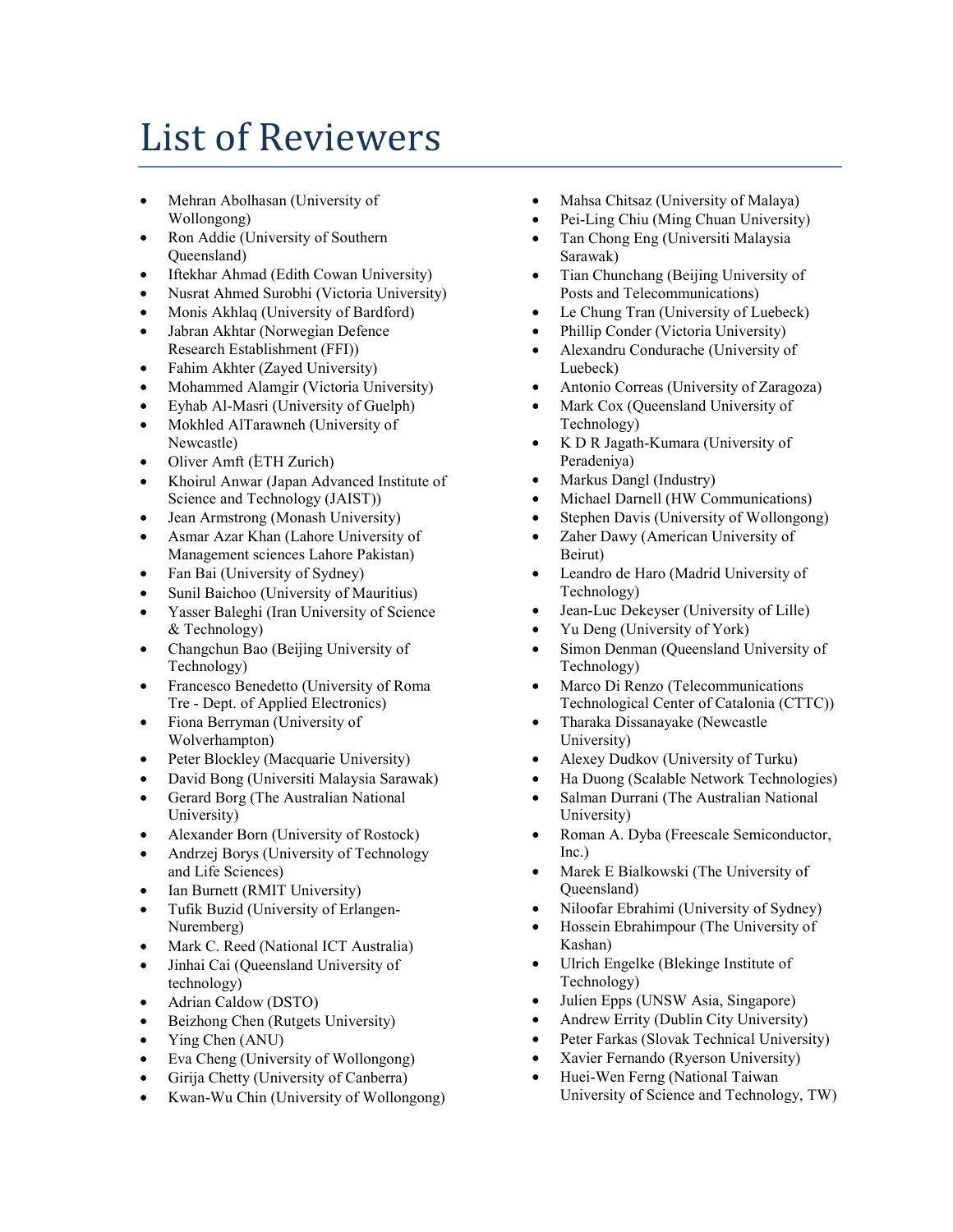- Pierre Ferré (University of Bristol)
- Clinton Fookes (Queensland University of Technology)
- Piotr Gajewski (Mulitary University of Technology)
- Slawomir Gajewski (Gdansk University of Technology)
- Houman Ghaemmaghami (Queensland University of Technology)
- Saeed Ghazi Maghrebi (The ACECR Institute(Nasir Branch))
- Ruben Gonzalez (NICTA, Brisbane Australia)
- Steven Gordon (Thammasat University)
- Wlodzimierz Gornisiewicz (Edith Cowan University)
- Goerres Grenzdoerffer (University of Rostock)
- Karl Gudmundsson (University of Iceland)
- Xiang Gui (Massey University)
- Bernard Guillemin (Auckland University)
- Duy H. N. Nguyen (University of Saskatchewan)
- Nam H. Vien (University of Saskatchewan)
- Young H. Jung (Yonsei University)
- Mohd Hafizan B. Che Halim (Universiti Teknikal Malaysia Melaka (UTeM))
- Manas Haldar (Swinburne University of Technology (Sarawak Campus))
- Kevin Harman (DSTO)
- Hashemiparast (KNT.University of Technology)
- Fazirulhisyam Hashim (University of Sydney)
- Khalil Hassan Sayidmarie (University Of Mosul)
- Christoph Hausl (Munich University of Technology)
- Michael Hempel (University of Nebraska Lincoln)
- Amir Hesami (University of Wollongong)
- Man Ho Au (University of Wollongong)
- Bahram Honary (University of Lancaster)
- Elahesadat Hoseini (Sharif University of Technology)
- Roy Howard (Curtin University of Technology)
- Xiaojing Huang (University of Wollongong)
- Xinyi Huang (University of Wollongong)
- Zhuan Huang (University of Western Sydney)
- Konglit Hunchangsith (The University of Queensland)
- Dimitrios I. Axiotis (National Technical University of Athens (NTUA))
- Makoto Ikeda (University of Tokyo)
- Beata J Wysocki (University of Nebraska-Lincoln)
- Abbas Jamalipour (University of Sydney)
- Dhammika Jayalath (Queensland University of Technology)
- Aruna Jayasuriya (University of South Australia)
- Danchi Jiang (University of Tasmania)
- Weirong Jiang (University of Southern California)
- Anders Johansson (Blekinge Institute of Technology)
- Haley Jones (Australian National University)
- Markus Jordan (RWTH Aachen University)
- Deva K. Borah (NMSU)
- S. K. Ting (Swinburne University of Technology (Sarawak Campus))
- Shahid Kabir (University of Sherbrooke)
- Keiichiro KAGAWA (Osaka University)
- Christian Kier (University of Luebeck)
- Jaeseok Kim (Yonsei University)
- Alexander Kist (University of Southern Queenslandq)
- Wladyslaw Kolosowski (Mulitary University of Technology)
- Peter Kootsookos (UTC Fire & Security)
- Snezana Krusevac (Anu)
- Zarko Krusevac (The Australian National University)
- Zhong Kun (NTU)
- Ernest Kurniawan (Nanyang Technological University)
- M. L. Dennis Wong (Swinburne University of Technology)
- Stefan Lachowicz (Edith Cowan University)
- Ruan Lakemond (Queensland University of Technology)
- Ashley Larsson (DSTO)
- Hyunseok Lee (Samsung Electronics Co., LTD.)
- John Leis (University of Southern Queensland)
- Czeslaw Lesnik (Military University of Technology)
- Fan Li (University of North Carolina at Charlotte)
- Ruidong Li (National Institute of Information and Communications Technology (NICT))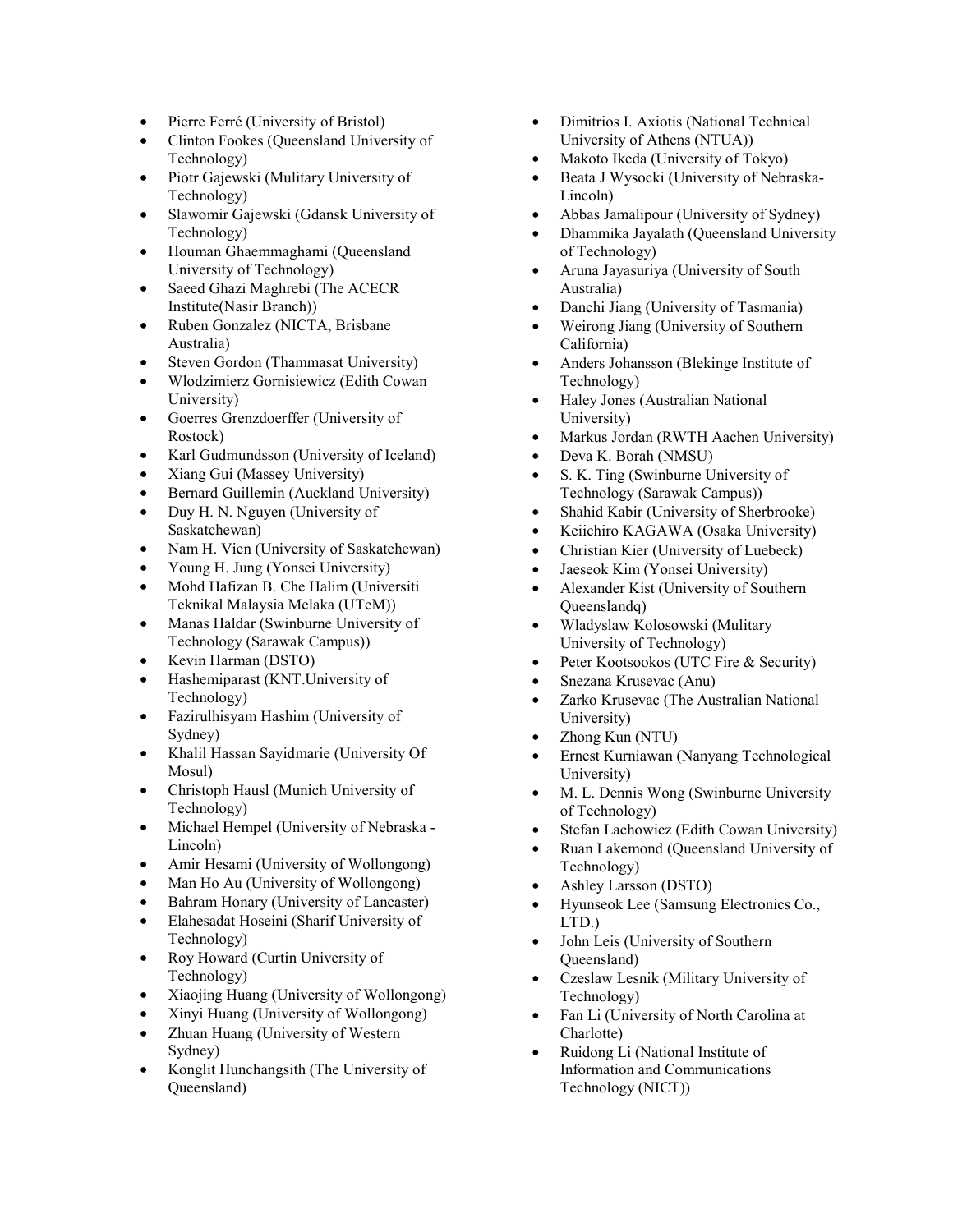- Ting-Jung Liang (Technische Universität Dresden)
- Yong Liang Guan (Nanyang Technological University)
- J Lim (University of Nottingham)
- Chia-Yu Lin (National Taiwan University)
- Lance Linton (Victoria University)
- William Lintz (Naval Postgraduate School)
- Justin Lipman (Intel)
- Luo Liu (Queen Mary, University of London)
- Xia Liu (School of ITEE, University of Queensland)
- Wai Lok Woo (Newcastle University)
- Jerzy Lopatka (Military University of Technology)
- Oswaldo Ludwig Junior (Universidade de Coimbra)
- Amin M. Abbosh (The University of Queensland)
- Daniel M. Rasetshwane (University of Pittsburgh)
- Yaozhou Ma (University of Sydney)
- Puttipong Mahasukhon (University of Nebraska-Lincoln)
- Behrad Mahboobi (University of Tehran)
- George Mamic (Queensland University of Technology)
- Abdelhamid Mammeri (Sherbrooke University)
- Ali Mansour (Curtin University of Technology)
- Syed Manzoor Qasim (King Saud University)
- Jan Mark de Haan (Oticon A/S)
- Steven Marsland (Massey University)
- Ramón Martínez Rodríguez-Osorio (Universidad Politécnica de Madrid)
- Daniel Massicotte (UQTR Universite du Quebec a Trois-Rivieres - Canada)
- Andrew Maxwell (University of Southern Queensland)
- Radoslaw Mazur (University of Luebeck)
- Nooritawati Md Tahir (University Technology MARA)
- Alfred Mertins (University of Luebeck)
- Abbas Mohammed (Blekinge Institute of Technology)
- Ananda Mohan Sanagavarapu (University Technology Sydney)
- David Moreland (CSIRO ICT Centre)
- Florian Mueller (University of Luebeck)
- H N Ting (University Malaya)
- Rached N. Zantout (Hariri Canadian University)
- Nasimuddin Nasimuddin (I2R)
- Tamir Nave (Ben Gurion University)
- Chris Nelson (Lancaster University)
- Thomas Newe (University of Limerick)
- Lim Nguyen (University of Nebraska-Lincoln)
- Jorgen Nordberg (Blekinge Institute of Technology)
- Sven Nordholm (Curtin University of Technology)
- Jozef Obona (SIEMENS Slovakia)
- Milos Oravec (Slovak University of Technology)
- Afif Osseiran (Ericsson Research)
- Ganesh othapalli (Edith Cowan University)
- Ashish Panda (Nanyang Technological University)
- Eva Peiker (University of Ulm)
- Tung Pham (University of Saskatchewan)
- Massimo Piccardi (University of Technology, Sydney)
- Jerzy Pietrasinski (Military University of Technology)
- Keni Popovski (University of Wollongong)
- Sonu Punnoose (University of Liverpool)
- Trung Q. Duong (Blekinge Institute of Technology)
- Mu Qi (University of Sydney)
- Raad Raad (University of Wollongong)
- Giuseppe Raffa (Intel)
- Tapan Rai (Edith Cowan University)
- Martin Rakus (Slovak University of Technology)
- Gianeshwar Ramsawock (University of Mauritius)
- Ahmad Rashidy Razali (University of Queensland)
- Lars Rasmussen (Royal Institute of Technology)
- Christian Ritz (University of Wollongong)
- H S Chua (Swinburne University of Technology (Sarawak Campus))
- K S Sim (Multimedia University, Malaysia)
- Konstanty S Bialkowski (The University of Queensland)
- Fariza Sabrina (CSIRO ICT Centre)
- Parastoo Sadeghi (The Australian National University)
- Mohamed SAHMOUDI (Ecole de Technologie Superieure, Montreal)
- Masato Saito (Nara Institute of Science and Technology)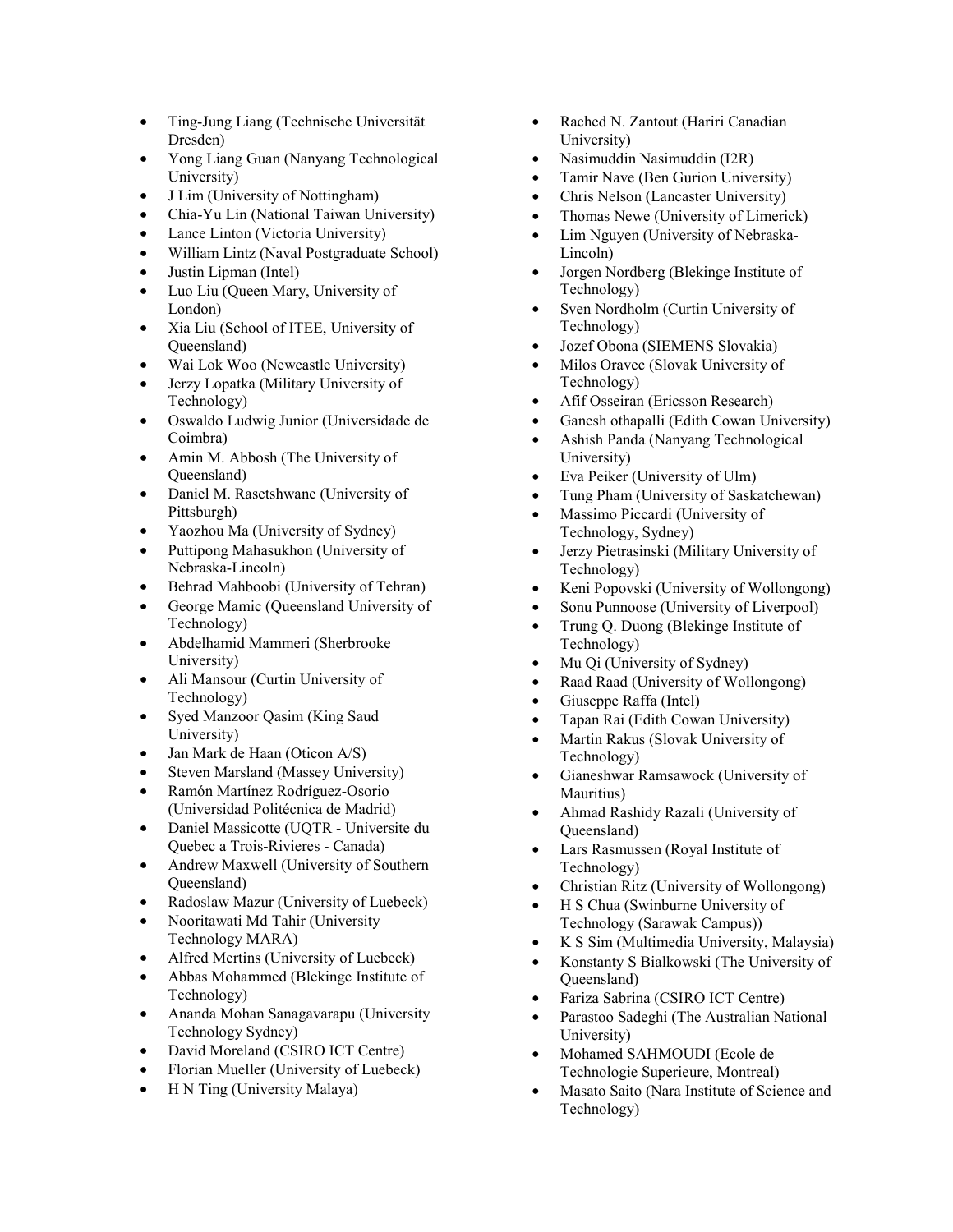- Rosalina Abdul Salam (Universiti Sains Malaysia)
- Rahmat Sanudin (Universiti Tun Hussein Onn Malaysia)
- Norhudah Seman (University of Queensland)
- D. Sen (University of New South Wales)
- Hamid Sharif (University of Nebraska-Lincoln)
- Nicholas Sheppard (University of Wollongong)
- Shuzheng (Tsinghua University)
- Manuel Sierra (Universidad Politécnica de Madrid)
- David Smith (National ICT Australia)
- Stephen So (Griffith University)
- Shaleeza Sohail (University of Science and Technology)
- Minkyu Song (Dongguk University)
- Stephan Stiglmayr (Ulm University)
- David Stirling (University of Wollongong)
- Vitomir Štruc (Faculty of Electrical Engineering, University of Ljubljana)
- Weilian Su (Naval Postgraduate School)
- Chao Sun (University of Wollongong)
- Himal Suraweera (Victoria University)
- Willy Susilo (University of Wollongong)
- Jan Sykora (Czech Technical University in Prague)
- Hailun Tan (University of New South Wales)
- Guido Tartara (Politecnico di Milano)
- Bamrung Tau Sieskul (Leibniz Universität Hannover)
- Shing Tengchen (CHT)
- Le Thanh Son (University Graduate Center at Kjeller)
- David Thiel (Griffith University)
- Roberto Togneri (University of Western Australia)
- Kevin Tom (Victoria University)
- Hui Tong (Alcatel-Lucent Shanghai Bell)
- Lara Traver (Technical University of Valencia)
- Matteo Trivellato (University of Padova)
- Umar (Delft University of Technology)
- Monthippa Uthansakul (Suranaree University of Technology)
- Peerapong Uthansakul (Suranaree University of Technology, Thailand)
- Sina Vafi (Charles Darwin University)
- Peter Vial (University of Wollongong)
- Owens Walker (Naval Postgraduate School)
- Chen Wang (CSIRO ICT Centre)
- Feng Wang (University of Queensland)
- Guilin Wang (University of Birmingham, The School of Computer Science)
- Honggang Wang (University of Nebraska Lincoln)
- Honggang Wang (University of Nebraska Lincoln)
- Jerry Wang (University of Wollongong)
- Wei wang (UNL)
- Jamie Ward (Lancaster University)
- Andrew Weily (CSIRO ICT)
- Qingsong Wen (University of Electronic Science and Teleology of China)
- Chris Williams (University of Bristol)
- Dalei Wu (UNL)
- Tadeusz A Wysocki (University of Nebraska-Lincoln)
- Wei Xiang (University of Southern Queensland)
- Yang Xiao (Beijing Jiaotong University)
- Xun Yang (CSIRO ICT Centre)
- Yaoqing Yang (University of Nebraska-Lincoln)
- Siow Yong Low (Western Australian Telecommunication Research Institute)
- Jong-Hoon Youn (University of Nebraska-Omaha)
- Christopher Young (University of Western Sydney)
- Ching Yu Ng (University of Wollongong)
- Chau Yuen (Institute for Infocomm Research)
- Nam Yul Yu (Lakehead University)
- Hans-Jürgen Zepernick (Blekinge Institute of Technology)
- Rui Zhan (Ulm University)
- Cemin Zhang (University of Tennessee)
- Jian Zhang (Wireless Signal Processing Program, National ICT Australia)
- Jiucai Zhang (UNL)
- Zhongwei Zhang (University of Southern Queensland)
- Ming Zhao (ANU)
- Yousi Zheng (Tsinghua university)
- Ping Zhi Fan (Southwest Jiaotong) University)
- Ting Zhou (Univ Nebraska Lincoln)
- X. Zhu (The University of Liverpool)
- Mohammed Ziaur Rahman (Edith Cowan University)
- Karla Ziri-Castro (Queensland University of Technology)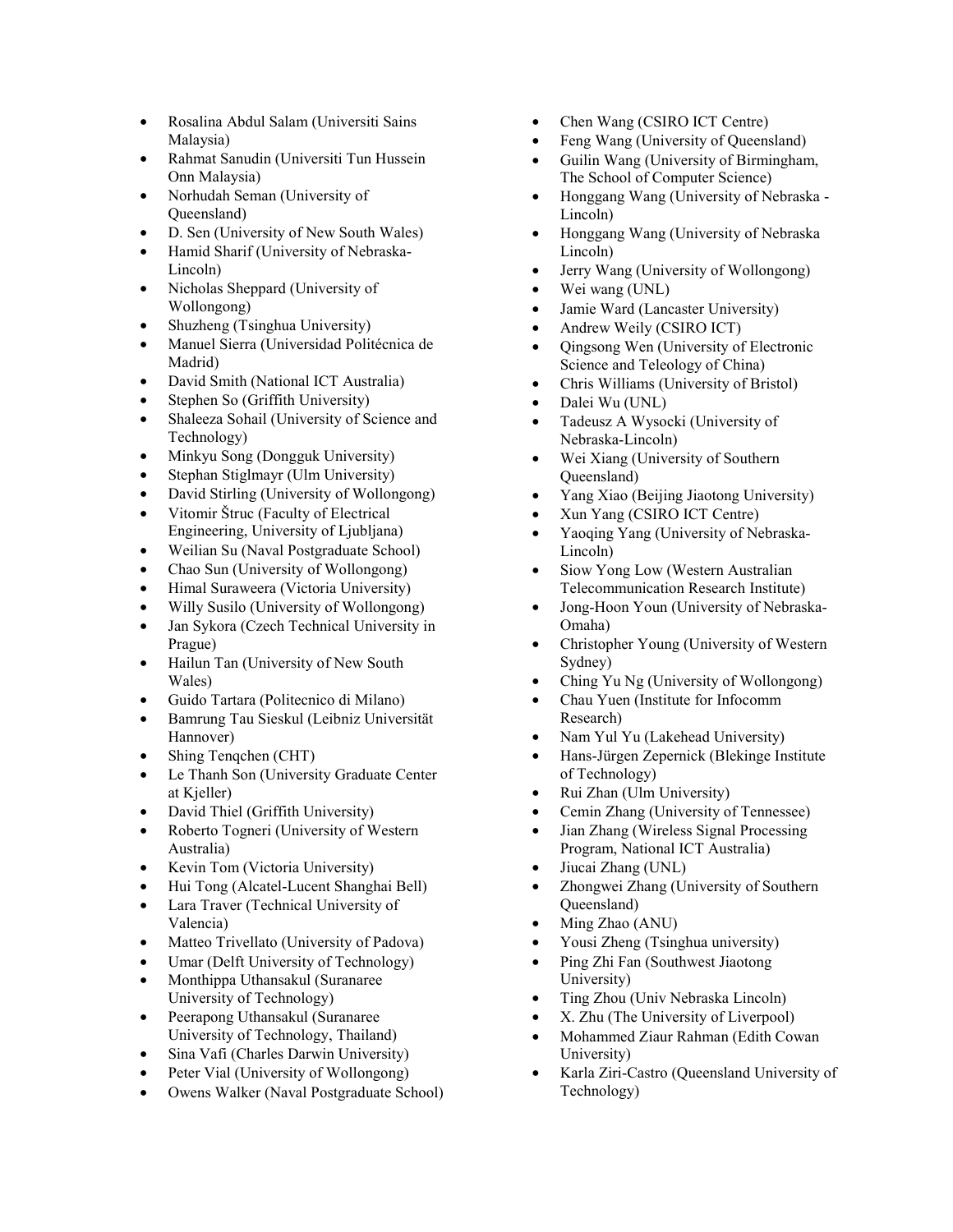# Contents

**Chairman's Welcome Committees List of Reviewers Program Abstracts of Keynote Presentations** 

#### **Session 1 – Communication Theory and Techniques 1**

- 1.1. An Effective Multibit-Flipping Algorithm for LDPC Decoding, *Jui-Hui Hung, Sau-Gee Chen, National Chiao Tung University*
- 1.2. Channel Reliability in Turbo-Coded DS/CDMA Systems under Rayleigh Fading Channels, *Wagner Okano, Fernando Ciriaco, Electrical Engineering Department, State University of Londrina; Taufik Abrao, State University of Londrina*
- 1.3. Joint Selection Combining and Power Loading Transmission with Adaptive M-QAM in Multi-Channel System, *Sangdo Lee, Samsung Electronics; Young-Chai Ko, Korea University*
- 1.4. Multiuser Communications for Underwater Acoustic Networks using MIMO-OFDM-IDMA, *Lance Linton, Phillip Conder, Mike Faulkner, Victoria University*
- 1.5. Optimizing Probability of Detection in a Wireless Sensor Network Radio Frequency Array, *William Lintz, John McEachen, Murali Tummala, Naval Postgraduate School*

### **Session 2 – MIMO Systems**

- 2.1. An Asymmetric 2 × 2 Space-Time Code with Linear Maximum-Likelihood Decoder Complexity, *Serdar Sezginer, Sequans Communications; Hikmet Sari, Supelec*
- 2.2. Low-Complexity MIMO Detection Using A List Projection Technique, *Wen-Rong Wu, National Chiao-Tung University; Nan-Chiun Lien, National Chiao Tung University*
- 2.3. LTE Spectral Efficiency using Spatial Multiplexing MIMO for Macro-cells, *Pedro Vieira, ISEL and IT/IST Technical University of Lisbon; Paula Queluz, António Rodrigues, IT/IST, Technical University of Lisbon*
- 2.4. Three-Hop MIMO Relaying Systems in Gaussian Broadcast Channels, *Do-Hoon Kim, Young-Chai Ko, Korea University; Seung-Keun Park, Electronics and Telecommunications Research Institute (ETRI)*
- 2.5. Network capacity improvement with two dimensional MIMO network coding, *Khanh Tran Gia, Kei Sakaguchi, Tokyo Institute of Technology, Fumie Ono, Yokohama National University, Kiyomichi Araki, Tokyo Institute of Technology*

#### **Session 3 – Signal Processing for Multimedia 1**

- 3.1. The Phase-Based Gabor Fisher Classifier and its Application to Face Recognition Under Varying Illumination Conditions, *Vitomir Štruc, Boštjan Vesnicer, Nikola Pavešić, Faculty of Electrical Engineering, University of Ljubljana*
- 3.2. A Visual Front-End for a Continuous Pose-Invariant Lipreading System, Patrick Lucey, Sridha Sridharan, Queensland University of Technology
- 3.3. Error Sensitivity Analysis for Wireless JPEG2000 Using Perceptual Quality Metrics, Muhammad Imran Iqbal, Hans-Jürgen Zepernick, Ulrich Engelke, Blekinge Institute of Technology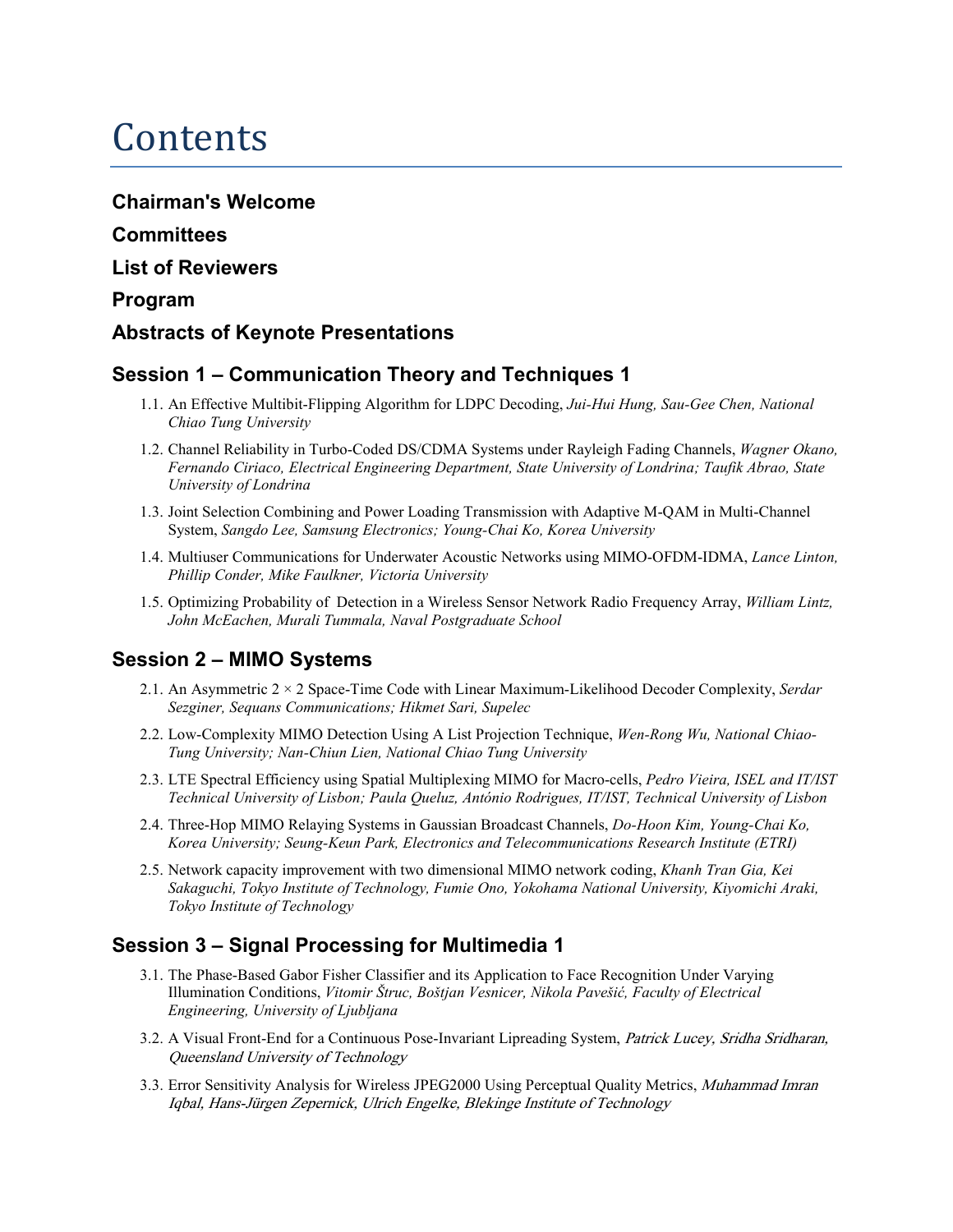- 3.4. Homography-based Image Mosaicing for Automatically Removing Partial Foreground Objects, *Takeaki Iiyoshi, Wataru Mitsuhashi, The University of Electro-Communications*
- 3.5. Reduced Set Support Vector Machines: Application for 2-Dimensional Datasets, *Shahrani Shahbudin, Aini Hussain, National University of Malaysia*

#### **Session 4 – Wireless Networking 1**

- 4.1. Comparison of Weighted-Average and Median Filters for Wireless Retransmission Timeout Estimation, *John Leis, Auc Fai Chan, University of Southern Queensland*
- 4.2. Development and Performance Evaluation of a Flexible, Low Cost MANET, *Mehran Abolhasan, B. Hagelstein, Jerry Wang, Daniel Franklin, F. Safaei, University of Wollongong; Tadeusz A Wysocki, University of Nebraska-Lincoln*
- 4.3. Energy Efficient and Stable Weight Based Clustering for Mobile Ad-Hoc Networks, *Safar H. Bouk, Iwao Sasase, Keio University*
- 4.4. Impact of Probability of Transmission on Slotted ALOHA for Wireless Networks Employing MIMO Spatial Multiplexing, *Konglit Hunchangsith, Marek E Bialkowski, and Feng Wang, The University of Queensland*
- 4.5. Node Localisation in Wireless Ad Hoc Networks using Time Difference of Arrival, *Jon Arnold, Defence Science & Technology Organisation; Nigel Bean, University of Adelaide*

#### **Session 5 – Wireless Networking 2**

- 5.1. Outage Probability Analysis of a Diamond Relay Network with Opportunistic Spectrum Access, *Nusrat Ahmed Surobhi, Mike Faulkner, Victoria University*
- 5.2. Performance of Real-Time Multicast/Broadcast Services over TDD-OFDMA, *David Chieng, BT Malaysian Research Centre; Huan Len Chan, BT; Tan Chor Min, BT Group; Su Wei Tan, Multimedia University*
- 5.3. Route Optimization for Proxy Mobile IPv6 in IMS Network, *Tsunehiko Chiba, Hidetoshi Yokota, KDDI R&D Laboratories; Ashutosh Dutta, Dana Chee, Telcordia Technologies; Henning Schulzrinne, Columbia University*
- 5.4. Wireless Network Coding in Multi-Cell Networks: Analysis and Performance, *Jawad Manssour, Ericsson AB; Afif Osseiran, Ericsson Research; Ben Slimane, KTH*

#### **Session 6 - Signal Processing for Multimedia 2**

- 6.1. Adaptive Circular Object Detection, *Christopher Young, Ju Jia Zou, University of Western Sydney*
- 6.2. Autocorrelation Analysis of Spatial Features for Mobile Video Services, *Feng Wang, Hans-Jürgen Zepernick, Blekinge Institute of Technology*
- 6.3. Deformable Object Tracking with Statistical Models, *Zhuan Huang, Zhuhan Jiang, University of Western Sydney*
- 6.4. Robust EZW Image Transmission Scheme Using Distributed-Alamouti Codes in Relay Networks, *Trung Q. Duong, Hans-Jürgen Zepernick, Blekinge Institute of Technology*
- 6.5. Performance Evaluation of MPEG-4 Video Transport in Rayleigh Fading Channel, *Ghaida AL-Suhail, University of Basrah, Computer Engineering Department*

#### **Session 7 – Communication Theory and Techniques 2**

7.1. A Broadband Antenna Array Pattern Synthesis Technique with Very Low Sidelobes, *M. R. Sayyah Jahromi, Lal C Godara, UNSW*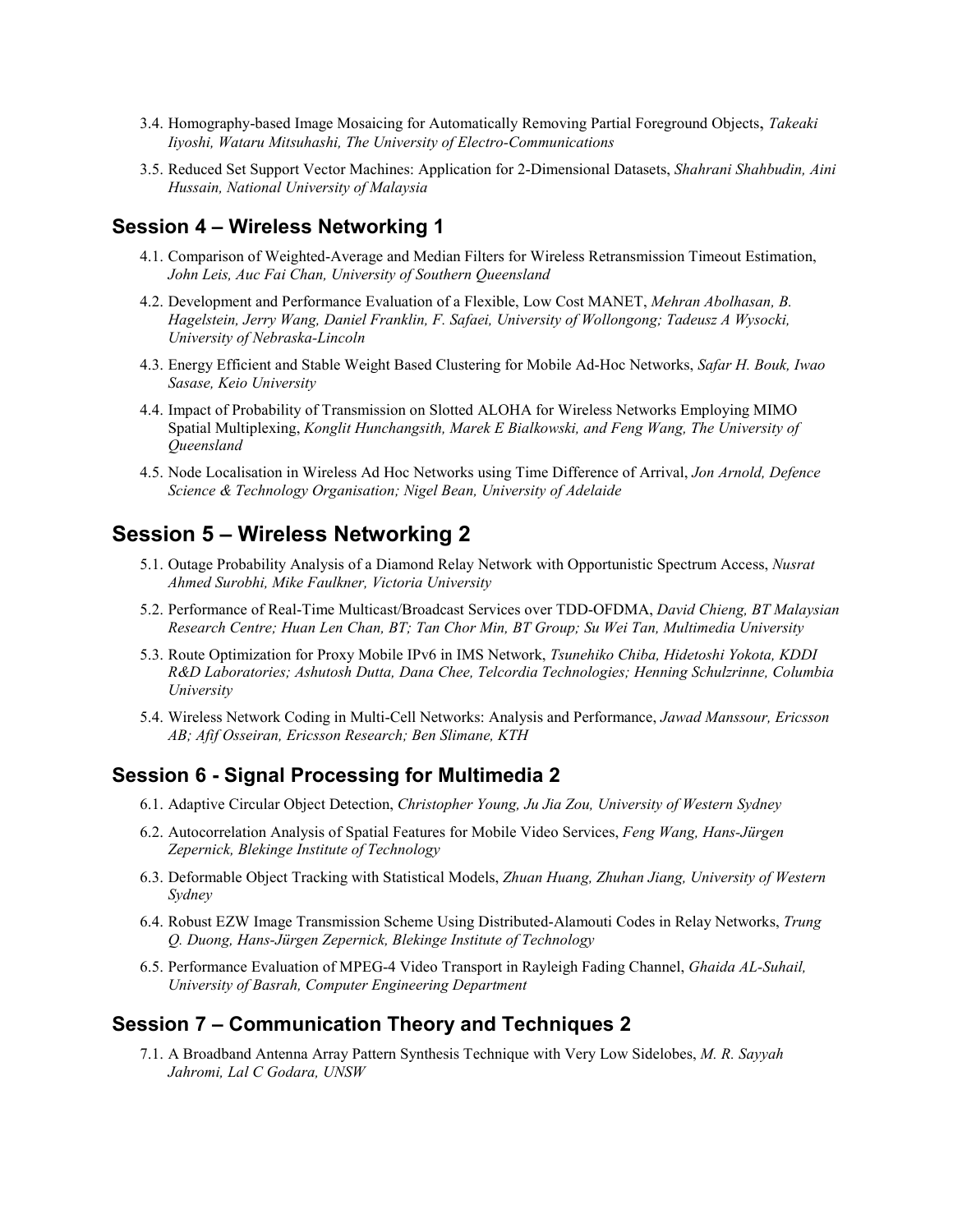- 7.2. Analysis and Design of Low-Profile High-Gain Resonant Cavity Antennas with Single-Layer Superstrates, *Yuehe Ge, Karu Esselle, Macquarie University*
- 7.3. Optimum Discrete Signaling over Channels with Arbitrary Noise Distribution, *Rudolf Mathar, Anke Schmeink, Milan Zivkovic, RWTH Aachen University*
- 7.4. Signal Sensing for Cognitive Radios Using Synthetic Multipath, *Mohammed Alamgir, Michael Faulkner, Phillip Conder, Victoria University*
- 7.5. The Effect of Amplifier Distortion and Filter Type on BER of WCDMA-UMTS Mobile Radio, *Keith Kikkert, James Cook University*
- 7.6. Distributed Unitary Space-Time Modulation in Partially Coherent and Noncoherent Relay Networks, *Duy H. N. Nguyen, Ha H. Nguyen, University of Saskatchewan; H. D. Tuan, University of New South Wales*

#### **Session 8 - DSP Algorithms and Hardware Implementations**

- 8.1. A Digital Signal Processing Based Ka Band Satellite Beacon Receiver / Radiometer, *Keith Kikkert, Owen Patrick Kenny, James Cook University*
- 8.2. An Optimized Sector Nulling Technique for Broadband Antenna Array, *Lal C Godara, M. R. Sayyah Jahromi, UNSW*
- 8.3. Cost-Effective Implementation of TETRA Codec Using the Primitive Functions of the Compiler, *Kyungjin Byun, Bon-Tae Goo, Nak-Woong Eum, ETRI*
- 8.4. Study on Multi-Channel Receiver based on Polyphase Filter Bank, *Masashi Iwabuchi, Kei Sakaguchi, Kiyomichi Araki, Tokyo Institute of Technology*
- 8.5. Voice Activity Detection using AdaBoost with Multi-Frame Information, *Tohru Usukura, Wataru Mitsuhashi, The University of Electro-Communications*

#### **Session 9 – Communication Theory and Techniques 3**

- 9.1. A Simplified Implementation of a Probabilistic Equalizer for Impulse Radio UWB in High Data Rate Transmission, *Sami Mekki, Ecole Nationale Supérieure des Télécommunications de Paris (ENST); Jean-Luc Danger, Ecole Nationale Supérieure des Télécommunications de Paris*
- 9.2. An Effective and Scalable Multiuser Architecture for the Base Station Receiver, *Youssef, Monteiro, Dandache, Diou, University Paul Verlaine-Metz*
- 9.3. FFH/BFSK Suboptimum Maximum-Likelihood Receiver over Frequency-Selective Rician Fading Channel with Worst Case Band Multi-tone Jamming, *Mozayan Ghobadi, Mahmoud Kamarei, University of Tehran*
- 9.4. Improved Performance of OFDM Systems for Fast Time-Varying Channels, *Eva Peiker, Jan Dominicus, Werner Teich, Juergen Lindner, University of Ulm*
- 9.5. Optimal Training Sequence Design for MIMO-OFDM in Spatially Correlated Fading, *Viet D. Luong, Nam Tran Nguyen, H. D. Tuan, University of New South Wales*

#### **Session 10 – Communication Theory and Techniques 4**

- 10.1. Simplified Local Search Multiuser Detection for QPSK S/MIMO MC-CDMA Systems, *Leonardo D. de Oliveira, Escola Politecnica da Universidade de Sao Paulo EPUSP; Taufik Abrao, State University of Londrina; Bruno A. Angélico, Paul Jean E. Jeszensky, Escola Politecnica da Universidade de Sao Paulo EPUSP; Fernando Casadevall, UPC*
- 10.2. Space Sensing based Random Access in SIMO-OFDM Systems, *Chengkang Pan, Yueming Cai, Institute of Communications Engineering, PLAUST; Youyun Xu, Institute of Communications Engineering of PLAUST*
- 10.3. Theoretical multipath channel model during rain for BFWA employed in dense urban areas, *Michael Cheffena, University Graduate Center - UNIK; Torbjörn Ekman, Norwegian University of Science and Technology*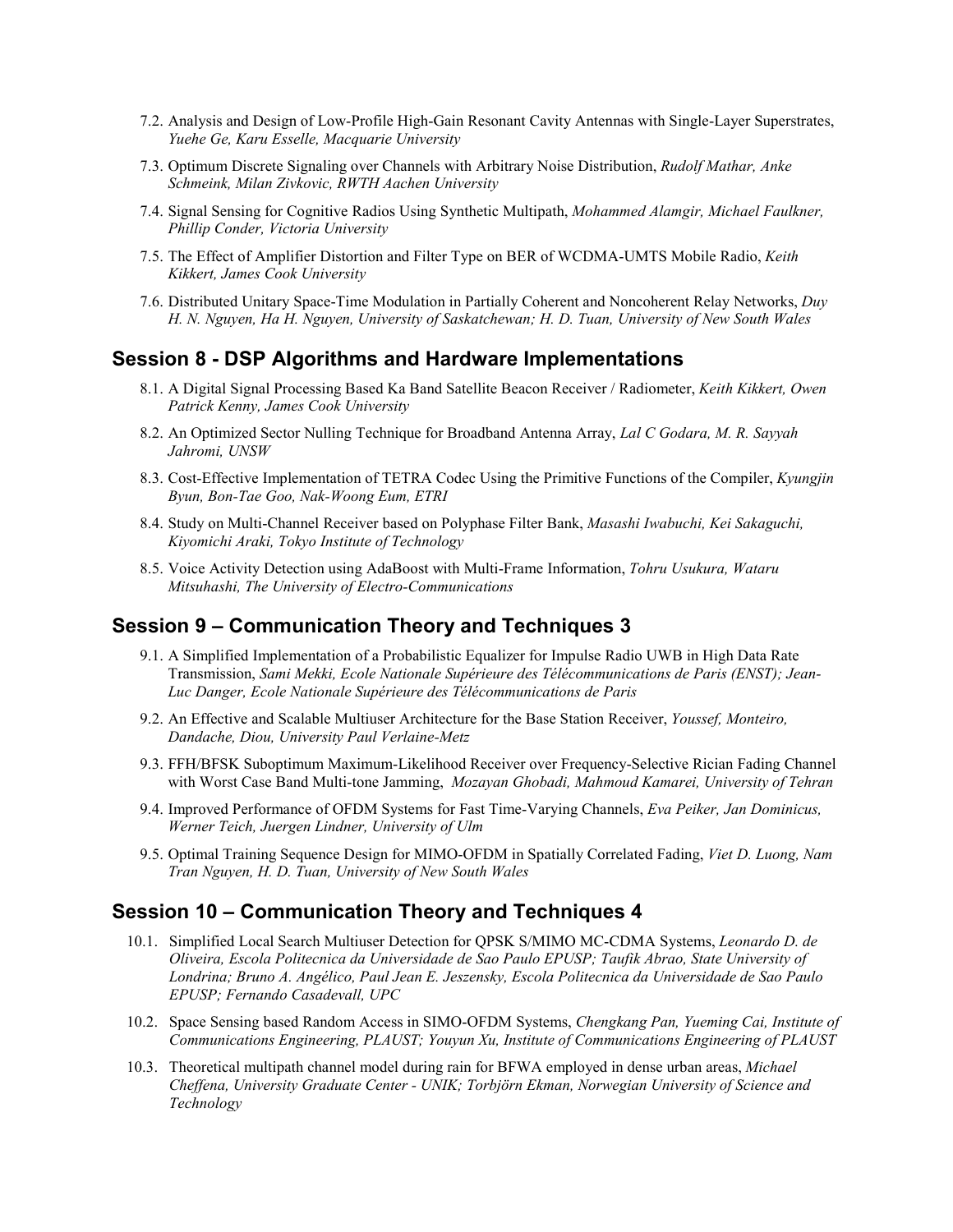10.4. User Selection Based on Feedback Threshold for MIMO Broadcast Channels, *Youyun Xu, Institute of Communications Engineering of PLAUST; Jinwang Zhao, Yueming Cai, Institute of Communications Engineering, PLAUST*

#### **Session 11 – Unconventional Applications of Signal Processing**

- 11.1. Spherical Harmonic Analysis and Model-Limited Extrapolation on the Sphere: Integral Equation Formulation, *Rodney A. Kennedy, Wen Zhang, The Australian National University; Thushara Abhayapala, Australian National University*
- 11.2. Lung sound localization using array of acoustic sensors, *S.M. Akramus Salehin, The Australian National University; Thushara Abhayapala, Australian National University*
- 11.3. Efficient Blind Separable Kernel Deconvolution for Image Deblurring, *Rodney A. Kennedy, Pradeepa D. Samarasinghe, The Australian National University*
- 11.4. Automatic Audio Segmentation Using the Generalized Likelihood Ratio, *David Wang, Robert Vogt, Michael Mason, Sridha Sridharan, Queensland University of Technology*
- 11.5. Artificial Neural Network For Identification Of Heart Problem, *Nooritawati Md Tahir, University Technology MARA*
- 11.6. Multi-site nerve cuff based implantable system for wide bandwidth ENG signal recording, *Xianhong Xu, C.T. Clarke, J.T. Taylor, University of Bath*

#### **Session 12 – Signal Processing for Multimedia 3**

- 12.1. A Study of Phonetic Feature Representations for SVM-Based Speaker Verification, *Erik Merkley, Brendan Baker, Robert Vogt, Sridha Sridharan, Queensland University of Technology*
- 12.2. Maximum Likelihood Estimation of Time Delays in Multipath Acoustic Channel, *Tarkeshwar Prasad Bhardwaj, National Institute of Technology, Hamirpur; Ravinder Nath, NIT Hamirpur*
- 12.3. Shape Invariant Recognition of Polygonal Road Signs by Deforming Reference Templates, *Jun Yuyama, Wataru Mitsuhashi, The University of Electro-Communications*
- 12.4. Speech Endpoint Detection Using Gradient Based Edge Detection Techniques, *Houman Ghaemmaghami, Robert Vogt, Sridha Sridharan, Michael Mason, Queensland University of Technology*
- 12.5. Statistical Analysis Approach for Posture Recognition, *Nooritawati Md Tahir, University Technology MARA*

#### **Poster Session 1 – Signal Processing 1**

- P1.1. A Design Technique for Microstrip Filters, *Keith Kikkert, James Cook University*
- P1.2. FPGA Implementation of Spectral Subtraction for In-Car Speech Enhancement and Recognition, *Jim Whittington, Kapeel Deo, LaTrobe University; Tristan Kleinschmidt, Michael Mason, Queensland University of Technology*
- P1.3. Non-linear Echo Cancellation a Bayesian Approach, *Ron Addie, Stephen Braithwaite, University of Southern Queensland*
- P1.4. Real-Time Edge Adaptive Color Interpolation for an Ultra Small HD-Grade Video Sensor in Mobile Devices, *Hyunsoo Kim, Dong-A University; Joohyun Kim, Wontae Choi, SAMSUNG Electro-Mechanics Co. Ltd; Bongsoon Kang, Dong-A University*
- P1.5. Signal Identification for a Wide-Range Sound (Piano) Using Notch and Resonator-Type Comb Filters, *Yoshiaki Tadokoro, Fumiya Matsushita, Toyohashi University of Technology*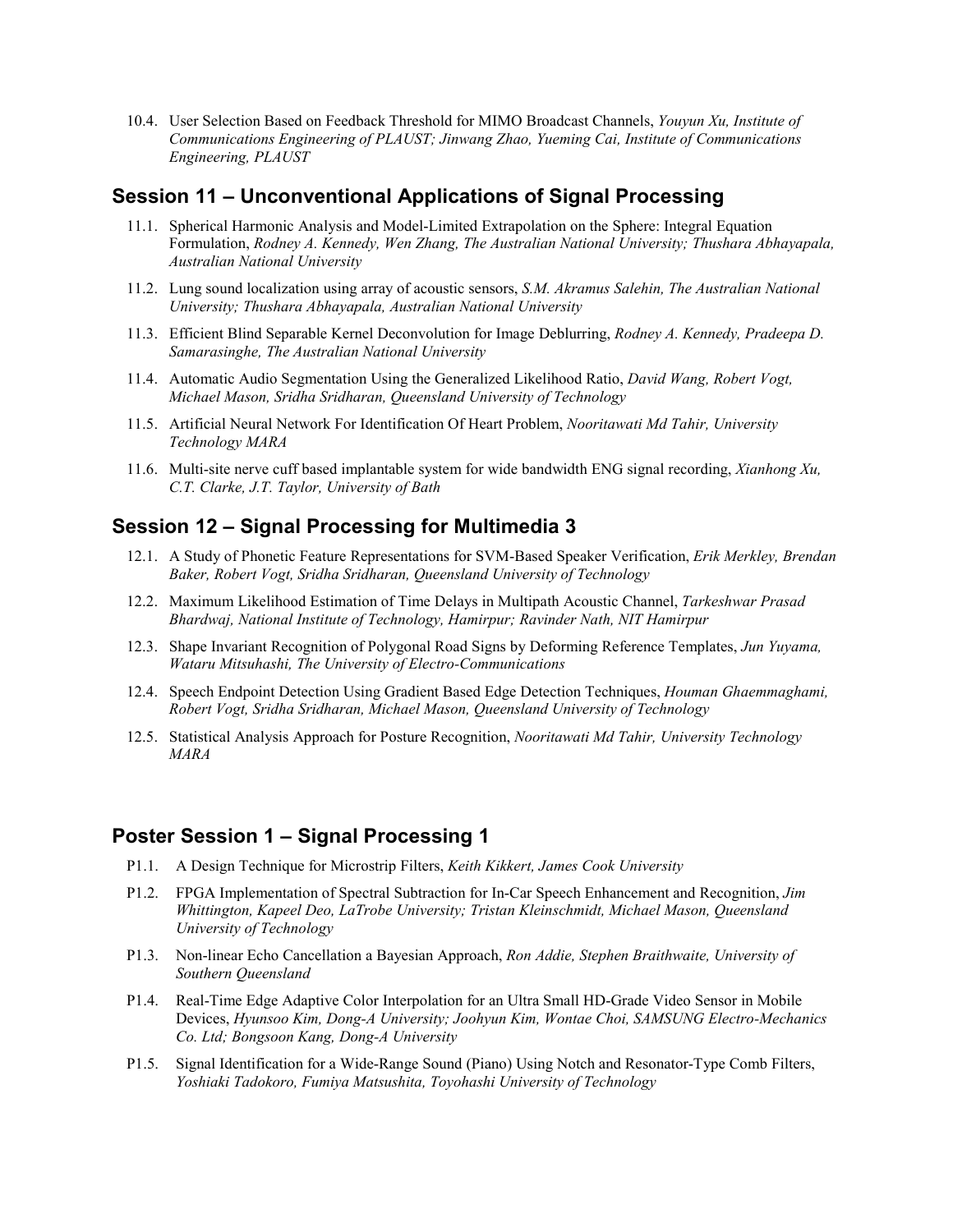- P1.6. Small Signal Modeling for the Smart Power IC, *Hai Xu, Hee-Jun Kim, Hanyang University, Kefei Zhang, RMIT University*
- P1.7. Towards Smart-Pixel-Based Implementation of Wideband Active Sonar Echolocation System for Multi-Target Detection, *Jason Tseng, Marina Cole, University of Warwick*
- P1.8. A Multimodal Iris Recognition Using Gabor Transform and Contourlet, *HyunJoo Koh, Wook Jae Lee, Myung Geun Chun, Chungbuk National University*
- P1.9. Advanced directionally weighted demosaicing for digital camera, *Jung Tae-young, Siyoung Yang, Joohyun Lee, Jechang Jeong, Hanyang University*
- P1.10. Affine Registration Using Graph Representations of Images, *Tamir Nave, Joseph Francos, Ben Gurion University*
- P1.11. A Pattern Recognition System for Environmental Sound Classification based on MFCCs and Neural Networks, *Francesco Beritelli, Rosario Grasso, University of Catania*

#### **Poster Session 2 – Communication Systems 1**

- P2.1. A Comparision of Packet Scheduling algorithms for OFDMA Systems with Delay Requirements, *Yueming Cai, Yujiangjake, Institute of Communications Engineering, PLAUST; Youyun Xu, Institute of Communications Engineering of PLAUST*
- P2.2. A Low-Complexity High-Performance Decoding Algorithm for Fixed-Point LDPC Decoder, *Jui-Hui Hung, Sau-Gee Chen, National Chiao Tung University*
- P2.3. Application of SVD to Sense Wireless Microphone Signals in a Wideband Cognitive Radio Network, *Shaoyi Xu, Nokia Research Center*
- P2.4. Effects of Nonlinear Amplifiers and Narrowband Interference in MIMO-OFDM with Application to 802.11n WLAN, *David Chi, Pankaj Das, University of California, San Diego*
- P2.5. Investigation into a Whitening-Rotation-Based Semi-blind MIMO Channel Estimation for Correlated Channels, *Xia Liu, School of ITEE, University of Queensland; F. Wang, University of Queensland; Marek E Bialkowski, The University of Queensland*
- P2.6. Modeling and validation of the parameters of a Quad Cable, *Wim Foubert, Carine Neus, Leo Van Biesen, Yves Rolain, Vrije Universiteit Brussel*
- P2.7. MUSIC-LS Modal Channel Estimation for an OFDM-OQAM System, *Giovanni Garbo, Stefano Mangione, Vincenzo Maniscalco, Università di Palermo*
- P2.8. Neural Equalizer for Time Varying Channel Using Gauss-Newton Training Algorithm, *Claudio J C Santos, Universidade Federal da Bahia; Oswaldo Ludwig Junior, Universidade de Coimbra; Pablo Corral Gonzalez, Universidad Miguel Hernández de Elche; Antonio C de C Lima, Universidade Federal da Bahia*
- P2.9. On MIMO K-Best Sphere Detector Architecture Complexity Reductions, *Johan Löfgren, Peter Nilsson, Lund University*
- P2.10. Orientation Analysis for Antenna Diversity Using Circular Polarization, *Yu Chieh (Brian) Huang, Queensland University of Technology; Bouchra Senadji, Queensland University of Technology, Brisbane, Australia*

#### **Poster Session 3 – Communication Systems 2**

- P3.1. Pilot-aided Carrier Frequency Offset Estimation for OFDM systems, *Min Ho Jin, Young Min Cho, Yonsei University; Janghoon Yang, University of Yonsei; Dongku Kim, Yonsei University*
- P3.2. A Serial MAC Architecture for FPGA Implementation of a Complex Adaptive Beamformer, *Tariq Salim, Univeristy of Adelaide*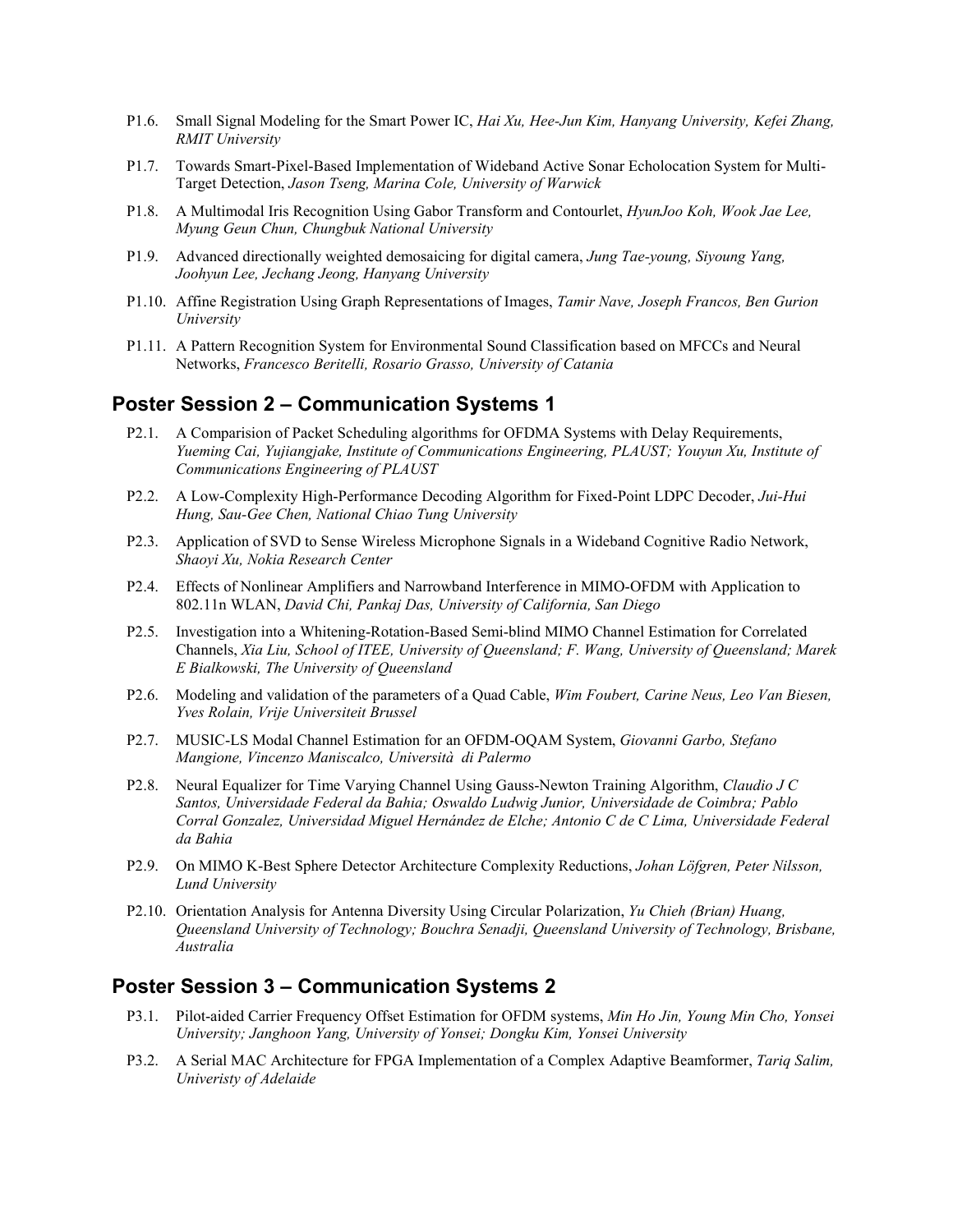- P3.3. Semantic Web Services Offer Discovery using OWL-S IDE, *Nay Zar Chi Htoo, University of Computer Studies, Yangon; Thi Thi Soe Nyunt, University of Computer Studies, Yangon*
- P3.4. From Ethernet to Synchronous Ethernet, *Dinh Thai Bui, Alcatel-Lucent; Michel Le Pallec, Alcatel-Lucent*
- P3.5. A concept on signaling spacial network conditions to provide Quality of Service in a VANET, *Bernhard Wiegel, Yvonne Guenter, Hans Peter Großmann, University of Ulm*
- P3.6. An Intelligent Scheme of Secure Routing for Mobile Ad Hoc Networks, *Zhongwei Zhang, University of Southern Queensland*
- P3.7. Analysis of Vertical Session Handoff for Self-Similar Traffic in a Heterogeneous Mobile Data Network, *Kumudu Munasinghe, Abbas Jamalipour, University of Sydney*
- P3.8. Application of directional antenna to wireless multihop network enabled by IPT forwarding, *Kei Mitsunaga, Hiroshi Furukawa, Yukinori Higa, Kyushu University*
- P3.9. Connectivity of Ad Hoc Networks: Is Fading Good or Bad?, *Xiangyun Zhou, Salman Durrani, The Australian National University; Haley Jones, Australian National University*
- P3.10. Mobile Ad-hoc Network Key Management with Certificateless Cryptography, *Zhenfei Zhang, Willy Susilo, Raad Raad, University of Wollongong*

#### **Poster Session 4 – Signal Processing 2**

- P4.1. Adaptive Sampling Strategy for Accurate and Scalable Anomaly Detection in NGMN, *Fazirulhisyam Hashim, Abbas Jamalipour, University of Sydney*
- P4.2. Fluency Enhancement of Machine Translation, *Amal Punchihewa, Steve L. Manion, Massey University*
- P4.3. Audio Data Retrieval and Recognition Using Model Selection Criterion, *Konstantin Biatov, Fraunhofer IAIS*
- P4.4. Estimation of Data Hiding Capacity of Digital Video based on Human Visual Model in Temporal Domain, *Hanieh Khalilian, Shahrokh Ghaemmaghami, Sharif University of Technology*
- P4.5. Global Featureless Estimation of Radial Distortions, *Tamir Nave, Joseph Francos, Ben Gurion University*
- P4.6. Impulse response measurement with sine sweeps and amplitude modulation schemes, *Qingqing Meng, D. Sen, Shuai Wang, Liam Hayes, University of New South Wales*
- P4.7. Investigation and Comparison of Robust Stereo Image Matching using Mutual Information and Hierarchical Prior Probabilities, *Clinton Fookes, Sridha Sridharan, Queensland University of Technology*
- P4.8. Local-DCT features for Facial Recognition, *Belinda Schwerin, Signal Processing Laboratory, Griffith University; Kuldip Paliwal, Signal Processing Laboratory, Griffith University*
- P4.9. Most Probable Mode-Based Fast 4 × 4 Intra-Prediction in H.264/AVC, *Byeongdu La, Jinwoo Jeong, Yoonsik Choe, Yonsei University*
- P4.10. Investigating a two stage facial expression rating and classification technique, *Girija Chetty, University of Canberra*
- P4.11. Comparative evaluation of two multisensory video surveillance techniques for pedestrian tracking, *Girija Chetty, University of Canberra*

#### **Poster Session 5 – Signal Processing 3**

- P5.1. Naïve Bayes Classification of Adaptive Broadband Wireless Modulation Schemes with Higher Order Cumulants, *M. L. Dennis Wong, Swinburne University of Technolog, A. Nandi, Liverpool, S. K. Ting, Swinburne University of Technology (Sarawak Campus)*
- P5.2. Multi-Modal Deformable Medical Image Registration, *Clinton Fookes, Sridha Sridharan, Queensland University of Technology*